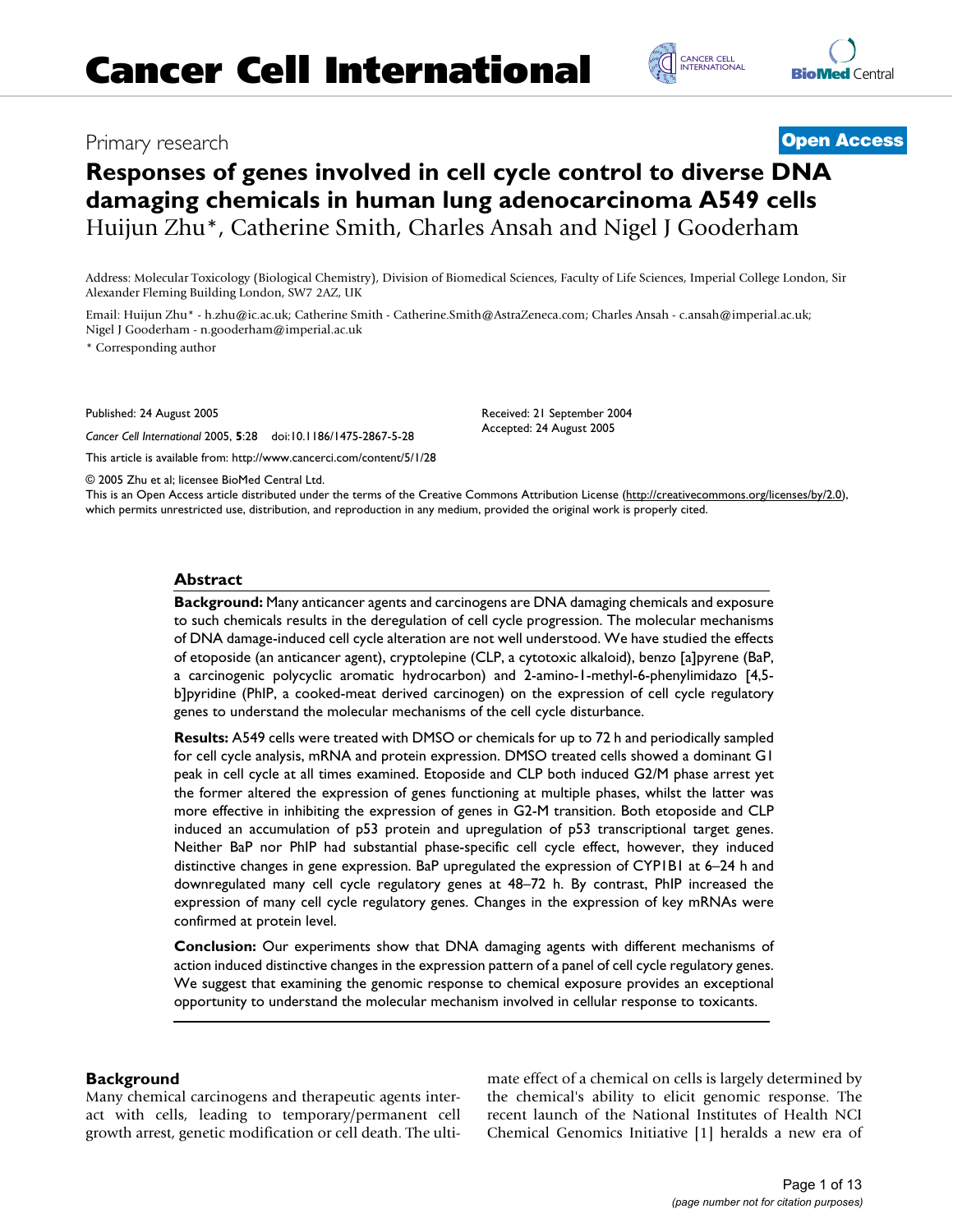chemical-genome research. In the current study, we have used chemical-genomics and phenotypic expression to understand the molecular mechanisms involved in cellular response to chemical exposure.

We have examined four chemicals. Etoposide, a topoisomerase II inhibitor, induces DNA double strand breaks by promoting the formation of cleavable DNA-protein complexes and causes cell cycle arrest at S phase or G2/M phase dependent on the cell type [2,3]. Cryptolepine (CLP), an alkaloid extracted from the West African climbing shrub *Cryptolepis sanguinolenta*, interferes with topoisomerase II and inhibits DNA synthesis and is potently cytotoxic to tumor cells [4-6]. Benzo(a)pyrene (BaP), one of the polycyclic aromatic hydrocarbons (PAHs) derived from incomplete combustion of organic matter, is an archetypal procarcinogen. Epidemiological studies indicate a positive link between exposure to BaP and the occurrence of human cancers [7-9]. BaP exerts its genotoxicity *via* cytochrome P450-mediated metabolism, namely CYP1A1 and CYP1B1, to form electrophiles that covalently bind to DNA [10,11]. The expression of *CYP1A1* and *CYP1B1* can be induced by the activation of aryl hydrocarbon receptor (AhR), which is a ligand-activated transcription factor [12]. Upon binding to its ligands, such as dioxin and PAHs, AhR translocates to the nucleuswhere it complexes with ARNT to stimulate the transcription of genes via transactivation through enhancer domains known as AHR-, dioxin-, or xenobiotic-response elements [13,14]. The cytochrome P450 *Cyp1* family, including *CYP1B1* and *CYP1A1*, as well as several phase II detoxification genes are among those regulated by AhR [15,16]. Studies also provide evidence that AHR participates in the modulation of the transcriptional program at least in part by associating with additional transcription factors [17,18]. Such associations may be responsible for the effects of the ligand-activated AHR in the regulation of proliferation [19]. 2-Amino-1-methyl-6 phenylimidazo [4,5-b]pyridine (PhIP), a diet-derived heterocyclic amine formed during the cooking of meat [20], is a rodent carcinogen and suspected human carcinogen. It is known that PhIP and other heterocyclic amines are metabolized chiefly by CYP1A2 but also CYP1A1 and CYP1B1 to form electrophiles that bind to DNA to form DNA adducts [21-23].

In the current study we have used A549 human lung adenocarcinoma cells to examine the cellular and genomic responses to the chosen DNA reactive chemicals. The alveolar epithelial type II cell-derived A549 cells have been extensively used to test the cytotoxicity of therapeutic agents and environment toxicants [24]. These cells express aryl hydrocarbon receptor (AhR) [25], providing a useful model for studying AhR mediated gene regulation. Cell cycle analysis combined with cDNA Microarray assay allowed us to distinguish the molecular mechanisms of the cell cycle disturbance induced by the different chemicals and to more precisely predict the fate of cells after chemical exposure.

## **Results**

### *Effects of treatments on cell cycle*

Cell growth status was examined by microscopy and flow cytometry. Cells treated with DMSO, BaP and PhIP, but not etoposide and CLP, reached confluence after 24 h, as examined under microscope (data not shown). Figure [1](#page-2-0) shows that in all DMSO treated samples, a predominant number of cells distributed in G1 phase of the cell cycle. In comparison, treatment with etoposide induced a time dependent decrease in the number of cells in G1 phase and an accumulation of cells in G2/M phase of the cell cycle. Cells treated with CLP displayed a cell cycle profile with elevated G2/M phase peak after 24 h. In comparison, BaP and PhIP had no persistent cell cycle specific effects. At 72 h, the sample treated with etoposide exhibited a nearly 2–3 fold increase in subG1 phase cells, compared with samples treated differently. Consistent with the occurrence of subG1 cells, we also observed more floating cells in the etoposide treated sample compared to the other treatments at 72 h, suggesting that etoposide induced cytoxicity at this late timepoint.

### *Changes in the expression of P53 and its target genes in response to chemical treatments*

p53 is well-established as a primary responder to cellular and genetic stress [26]. Many of the p53 transcriptional target genes are involved in the cell cycle checkpoints. We have examined the levels of p53 protein together with some of its transcriptional target genes in response to different chemical treatments (table [1,](#page-3-0) group 1). Figure 2 shows a low level of p53 protein in DMSO treated cells. The expression levels of *WAF1* and *TGF-*β mRNA, the protein products of which are involved in the G1/S transition cell cycle checkpoint [27,28], increased with time in DMSO treated cells (Fig. 3A). This pattern of change in the expression of *WAF1* and *TGF-*β indicates that prolonged culture caused cell cycle arrest at G1 phase, which was supported by the observations that the number of cells in G1 phase was increased after 24 h compared with that at 6 h (Fig, [1](#page-2-0)). Indeed, after 24 h, cells treated with DMSO formed a uniform confluent monolayer. Exposure to etoposide and CLP induced an accumulation of p53 at 6 h and 24 h (Fig. 2). Consistent with this, *WAF1*, *TGF-*β, *BAX*, *MDM2* all showed a positive response to both agents within 24 h at mRNA level (Fig. 3A, 3B). Although the ability for etoposide to induce the accumulation of p53 was largely diminished after 48 h (Fig. 2), exposure to the chemical was still effective in up-regulating *WAF1* and *MDM2* (Fig. 3A, 3B) Western blotting analysis also confirmed that exposure to etoposide and CLP upregulated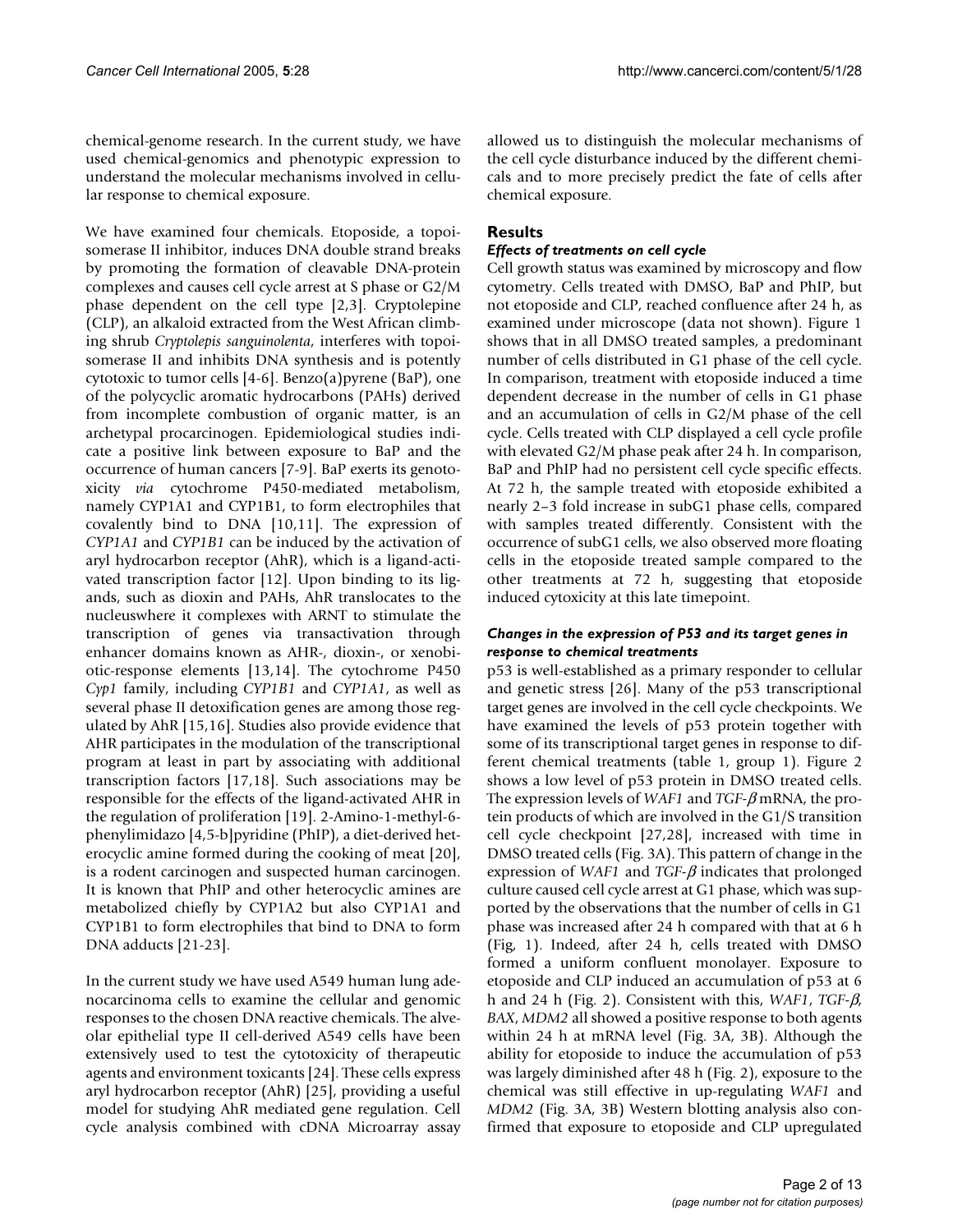<span id="page-2-0"></span>

### **Figure 1**

Effects of chemical treatment on cell cycle. A549 cells were treated with DMSO (< 0.1% v/v), etoposide (10  $\mu$ M), BaP (25  $\mu$ M), CLP (2.5  $\mu$ M) or PhIP (50  $\mu$ M) for the times indicated. Cell cycle distribution was assessed by flow cytometry. The gating represents % cells in each phase of the cell cycle. M1: sub-G1; M2:G0/G1 phase; M3: S phase; M4: G2/M phase.

the expression of proteins WAF1, MDM2 family members and BAX as early as 6 h (Fig. 2). Exposure to BaP and PhIP, on the other hand, increased the expression of *BAX* at 24 h (Figs. 2, 3A), but had little effects on any of the other p53 gene targets during the 72 h of treatment compared with the DMSO control (Figs. 2, 3A, 3B), consistent with the inability of these two chemicals to induce the accumulation of p53 protein (Fig. 2). These results suggest that exposure to both etoposide and CLP induced p53 activation, whilst etoposide, BaP and PhIP may also activate p53-independent pathways to regulate the expression of the so-called p53 target genes in A549 cells.

### *Effects on genes involved in G1/S transition*

Apart from the p53 target genes *WAF1* and *TGF-*β, we have also examined the expression of other genes involved in the G1-S phase transition (genes in group 2 in table [1\)](#page-3-0). These genes showed no appreciable response to the treatments (data not shown) with the exception of *CYCLIN D1*, which appeared to be upregulated by exposure to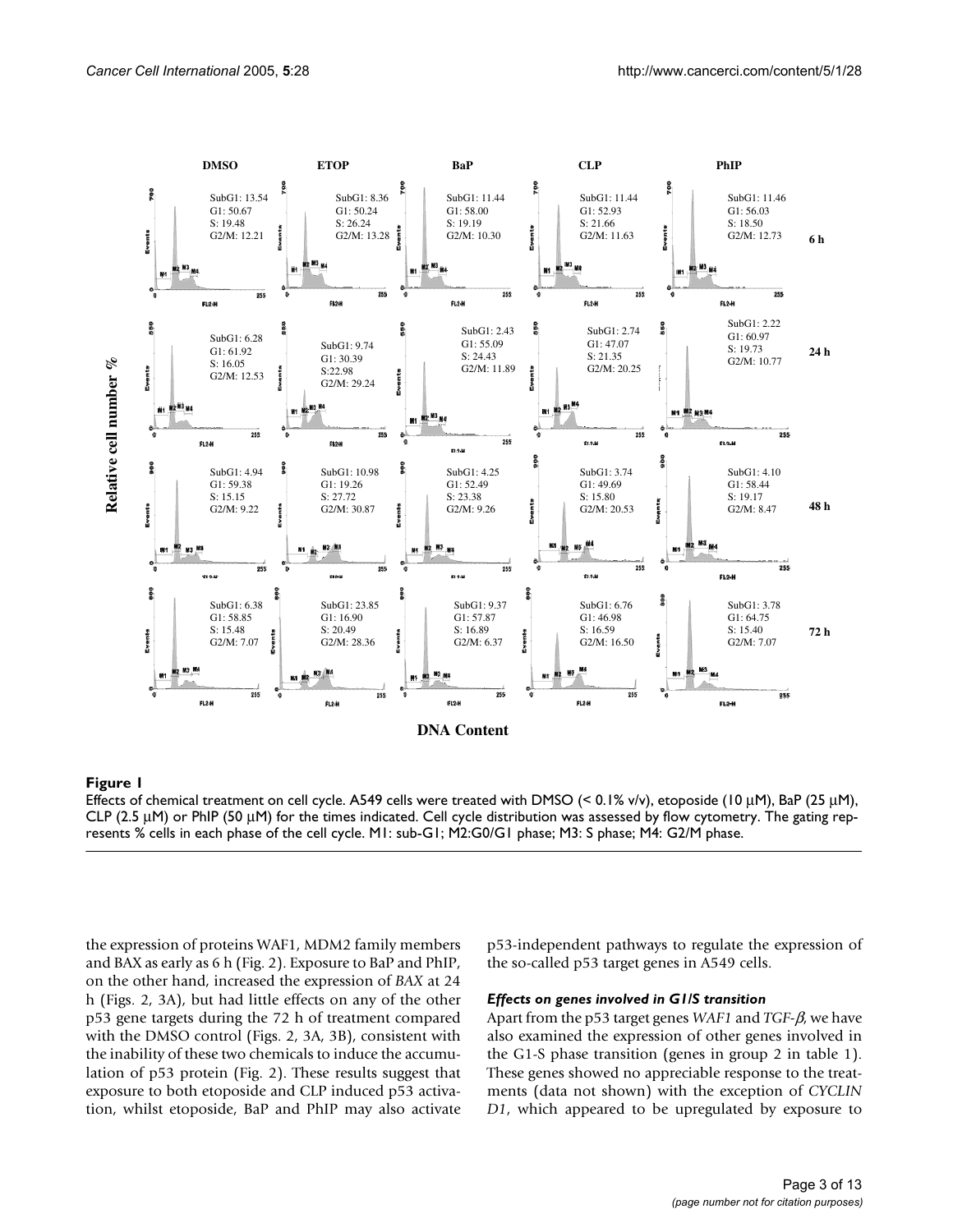| <b>Genes</b>        | Access. No         | <b>Genes</b>        | Access. No          |
|---------------------|--------------------|---------------------|---------------------|
| Group I             |                    | Group 4             |                     |
| Waf                 | U03106             | CDC <sub>25</sub> C | M34065              |
| TGF-beta            | AB000584           | <b>CENPf</b>        | U30872              |
| Bax-delt            | U19599             | NEK <sub>2</sub>    | Z2906               |
| Bax-alpha           | L22473             | <b>BUBI</b>         | AF053305            |
| MDM2-D              | U33202             | <b>BUBIB</b>        | AF053306            |
| MMD <sub>2</sub> -A | U33199             | <b>TTK</b>          | M86699              |
| MDM2-E              | U33203             |                     |                     |
| Group 2             |                    | Group 5             |                     |
| Cyclin D1           | M64349             | CDC34               | L22005              |
| CDK4                | U37022             | CDC45L              | AJ223728            |
| Cyclin E            | M74093             | MCM <sub>2</sub>    | D <sub>2</sub> 1063 |
| E2F                 | M96577             | MCM <sub>6</sub>    | D84557              |
| <b>DPI</b>          | L <sub>23959</sub> | MCM7                | D55716              |
| Rb                  | M15400             | MCM8                | D55083              |
| Group 3             |                    | Group 6             |                     |
| BIRC3               | U75285             | <b>CYPIIA</b>       | M14565              |
| <b>CCNBI</b>        | M25753             | <b>CYPIAI</b>       | X02612              |
| CCNA <sub>2</sub>   | X51688             | <b>CYPIBI</b>       | U03688              |
| CDKN3               | L25876             | CYP <sub>24</sub>   | LI3286              |
| HSCDC6              | U77949             | CYP2A7              | M33317              |
| <b>MYTI</b>         | U56816             | CYP2B6              | M29874              |
|                     |                    | CYP4BI              | 102871              |
|                     |                    | CYP <sub>5</sub> 1  | U23942              |

### <span id="page-3-0"></span>**Table 1: Genes and their accession number in Genbank**

Group 1: P53 target genes; group 2: genes involved in G1/S transition; group 3: genes involved in G2/M phase transition; group 4: genes involved in mitosis; group 5: genes involved in DNA replication initiation; group 6: CYP genes.

etoposide, CLP and BaP (Fig. 3C). The effects of all chemical treatments on the expression of G1/S transition genes seemed to be insufficient to cause cell cycle arrest in G1 phase.

### *Effects on genes involved in G2/M transition*

In DMSO treated cells, the expression levels of genes involved in G2/M phase transition (Table [1](#page-3-0), group 3) were lowest at 72 h (Fig. [4](#page-6-0)A), suggesting a low growth potential in these cells at this stage. Etoposide persistently inhibited the expression of all these genes. The effects on *CYCLIN A (CCNA2)* and *CYCLIN B1 (CCNB1)* were observed as early as 6 h. CLP inhibited the expression of many of these genes within 24 h and all of them by 72 h. Interestingly, exposure to BaP also inhibited the expression of the majority of these genes, although the effects were not observed before 48 h. Exposure to PhIP, on the other hand, upregulated some of these genes at the later timepoints, though the effects were not substantial. These results suggest that etoposide is the most effective agent in inhibiting cell cycle progression through G2/M phase transition. The marginal effect elicited by PhIP indicated a small growth stimulus competing against confluencerelated growth inhibition.

### *Effects on genes involved in mitosis*

The expression of genes involved in mitosis (Table [1,](#page-3-0) group 4) in cells treated with DMSO was lowest at 72 h, suggesting that the rate of cell division was lowest at this time point (Fig. [4B](#page-6-0)). Exposure to etoposide repressed the expression of all these genes within 6 h of treatment. In comparison, CLP showed no such inhibition up to 24 h of treatment, although inhibition was evident at 72 h. Exposure to BaP, again, had no effects on the expression of these genes before 24 h, but inhibited the expression of all these genes after 48 h of treatment. In complete contrast, cells treated with PhIP expressed higher levels of these mitosis-related genes at the 72 h time point. This suggests that PhIP either had the potential to delay the growth inhibition initiated by confluence or exerted a mild growth stimulation effect.

### *Effects on genes involved in DNA replication initiation*

In cells treated with DMSO, the expression of genes involved in DNA replication initiation (Table [1](#page-3-0), group 5)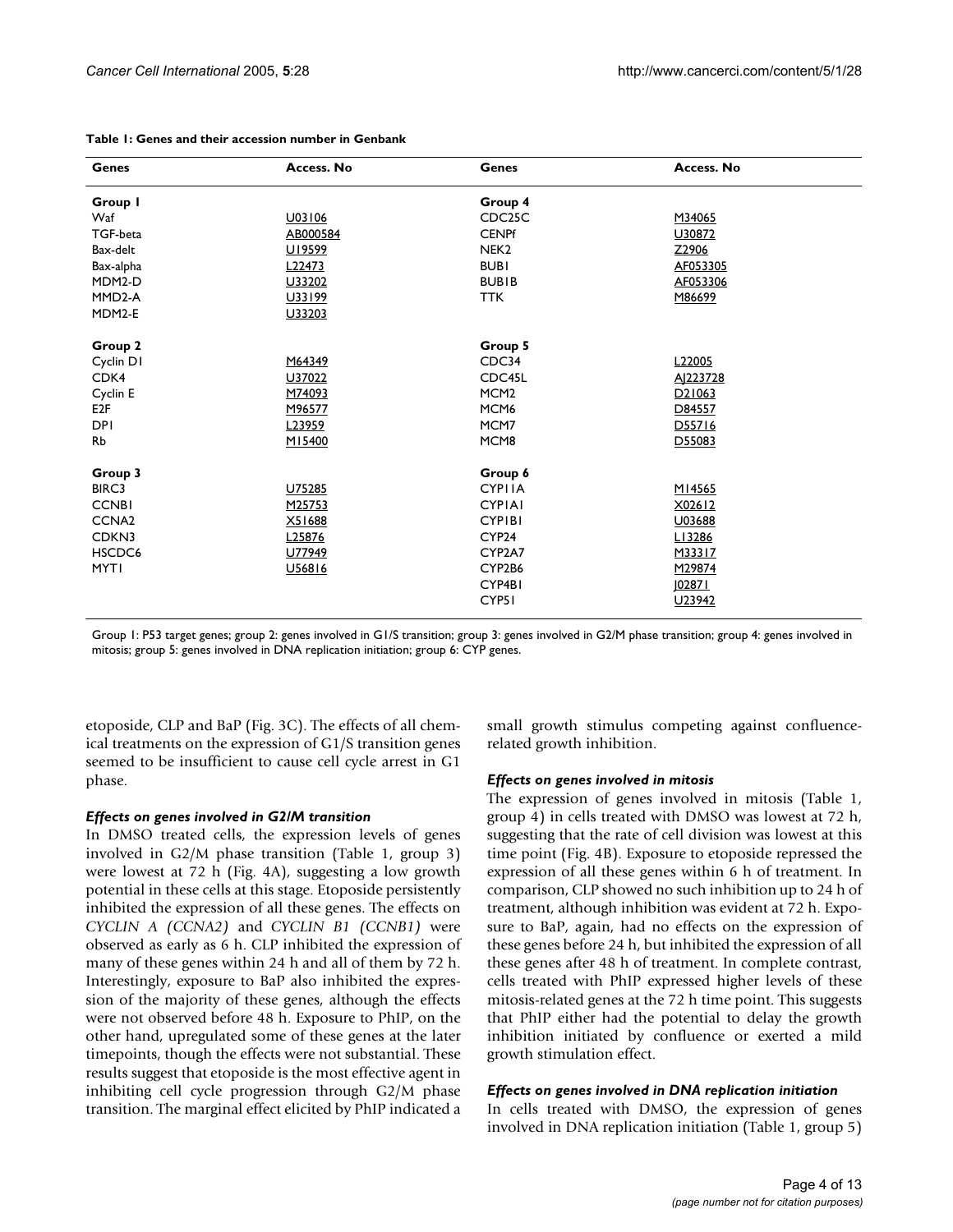

### Western blots of p53, p53-transcriptiona **Figure 2** l target gene proteins and proteins involved in cell cycle execution

Western blots of p53, p53-transcriptional target gene proteins and proteins involved in cell cycle execution. Lysates from A549 cells treated as described in Fig. 1. were subjected to SDS-PAGE, electroblotted onto nitrocellulose and probed for specific immunoreactive proteins.

was highest at 6 h (Fig. [5](#page-7-0)A). Although the expression of most of these genes had dramatically decreased at 24 h, there was no time-dependent further decrease thereafter. This pattern of change suggests that the process of DNA synthesis initiation was still active when cell growth had reached confluence. Exposure to etoposide, CLP and BaP all caused inhibitory effects on the expression of many of these genes, although the effects of BaP were only apparent after 48 h. Again, in contrast to the other treatments, PhIP appeared to upregulate the expression of many genes in this group at the 48 h and 72 h time points. These results suggest that cells treated with PhIP were more active in initiating DNA synthesis than cells treated with DMSO and with the other three agents, again supporting a growth stimulating effect.

Western blotting was also used to examine the expression level of a number of gene products (Fig. 2). Consistent with the data seen at the mRNA level, the protein levels of cyclin A and cyclin B were much lower at 72 h than any other time point in DMSO treated cells (Fig. 2). Exposure to etoposide and CLP decreased the levels of cyclin A and cyclin B, consistent with their effects on the mRNA levels of these proteins. Exposure to BaP, which reduced the mRNA levels of cyclin A and cyclin B at late time points, also reduced the levels of these proteins. Finally and again in contrast to the other treatments, at 72 h PhIP treatment induced the expression of cyclin A, cyclin B and MCM7

proteins (Fig. 2) consistent with a growth stimulatory effect. These results clearly show that changes at mRNA level resulted in changes at protein level. The temporal aspect of altered expression of mRNA to altered expression of protein depends upon the stability of the respective message and protein.

### *Effect on CYP1B1*

The expression level of *CYP1B1* in DMSO treated cells was relatively low at 6 h and 24 h but was about 10-fold higher after 48 h (Fig. [5](#page-7-0)B). Compared with DMSO, exposure to BaP induced a time-dependent upregulation of *CYP1B1* from 6 h to 24 h (Fig. [5B](#page-7-0)). The induction of CYP1B1 protein in A549 cells treated with BaP for 24 h was confirmed by Western blot (Fig. [5](#page-7-0)C). The ability of BaP to increase the expression of *CYP1B1* is consistent with the general perception that this chemical can bind to the AhR, which is the transcriptional factor of *CYP1B1*. We have confirmed the presence of the AhR protein in this cell line although its expression does not appear to have been affected by the drug treatments (data not shown). We also examined the expression of other CYP genes (group 6 in table [1](#page-3-0)) and found no appreciable response to the treatments at any of the time points (data not shown).

### **Discussion**

To gain insights into the mechanisms through which chemicals interfere with cell cycle progression, we moni-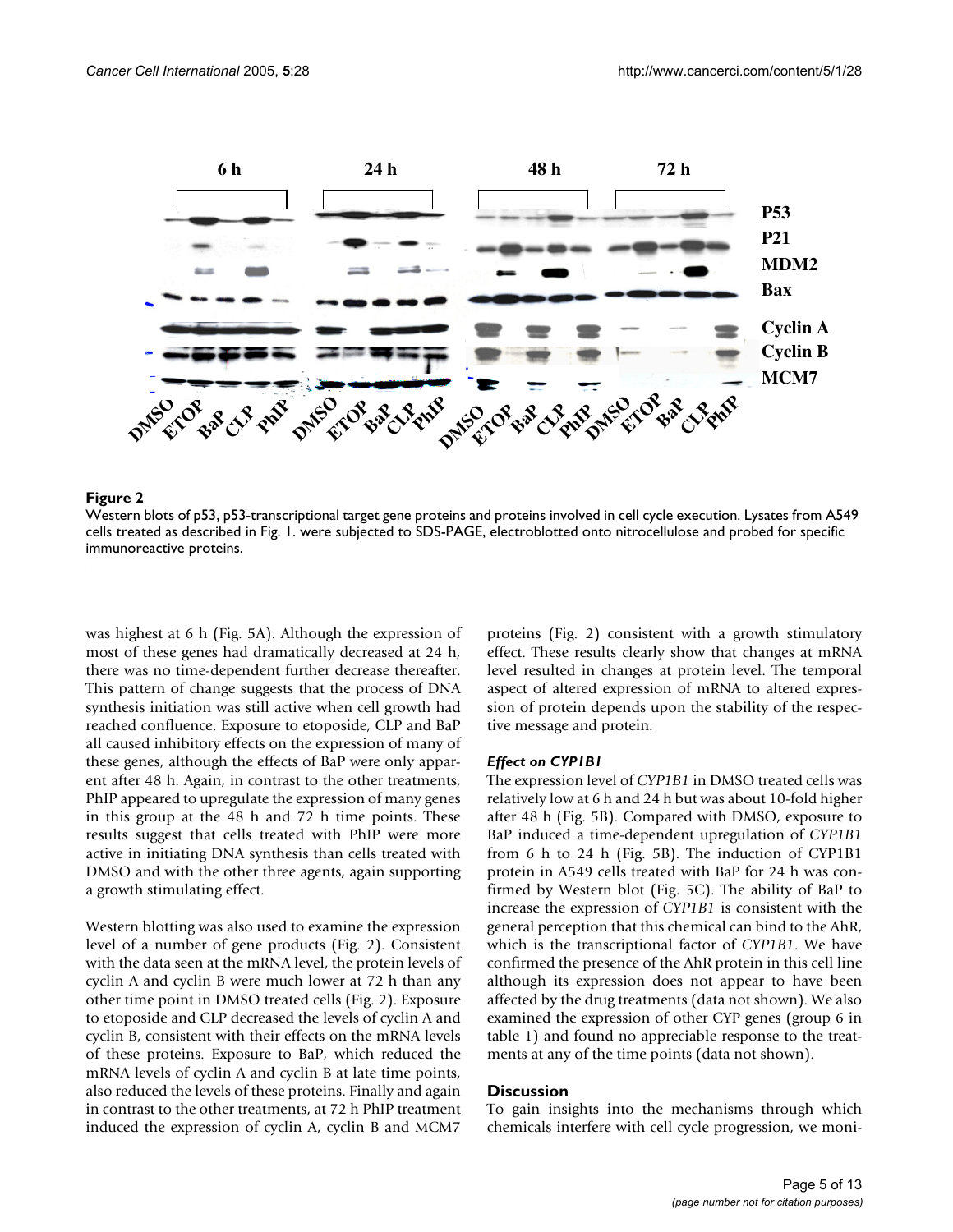

Effects of chemical treatment on mRNA levels of p53 target genes and cyclin D1 in A549 cells that were treated as described in Fig. 1 were measured using cDNA microarray hybridisation. A. p53 transcriptional targets (I). B. p53 transcriptional targets (II). C. Cyclin D1. GenBank accession number for each gene is displayed in table 1.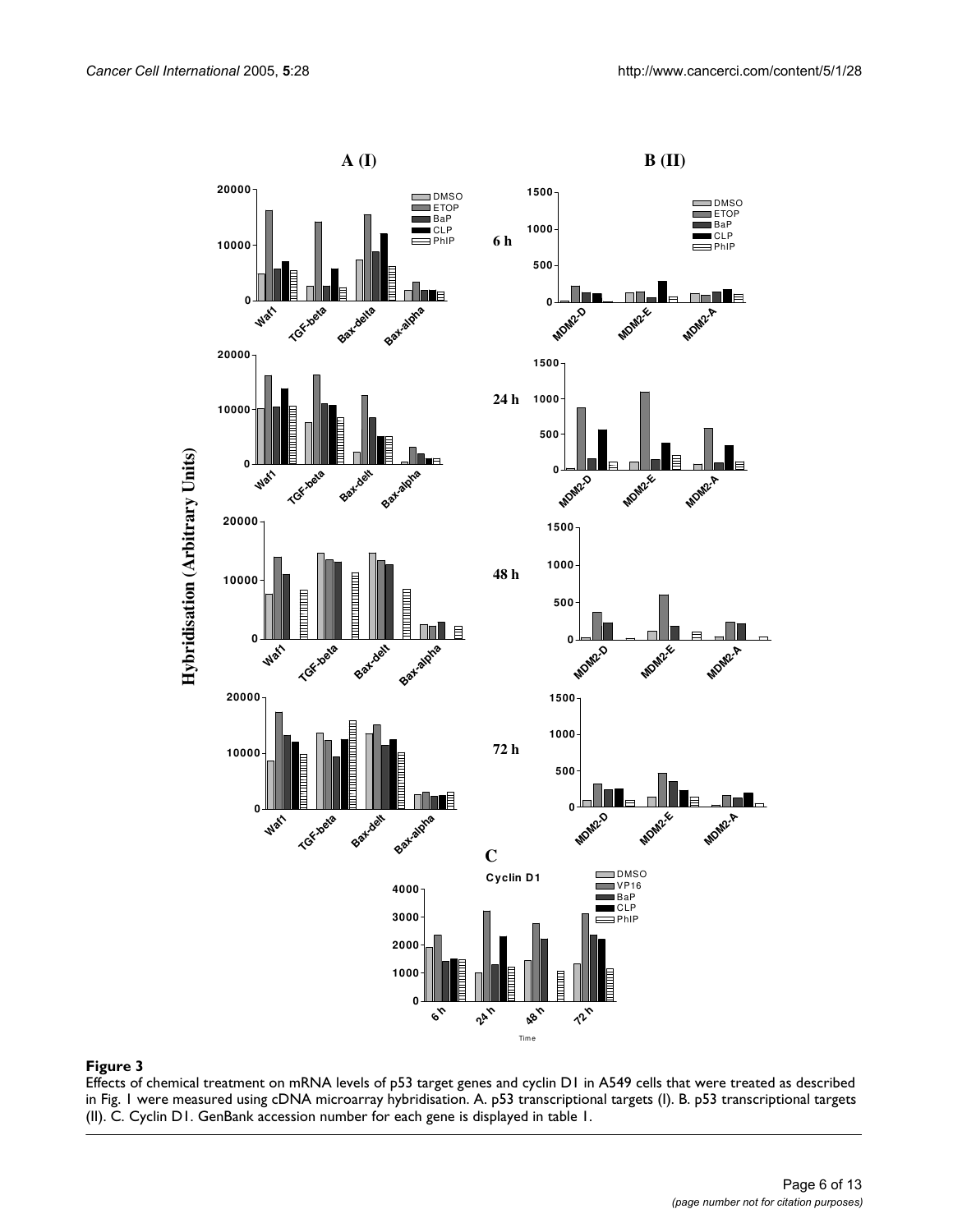<span id="page-6-0"></span>

### Effects of chemical treatment on mRNA levels of **Figure 4** genes involved in G2/M transition and mitosis

Effects of chemical treatment on mRNA levels of genes involved in G2/M transition and mitosis. mRNA levels in A549 cells that were treated as described in Fig. 1 were measured using cDNA microarray hybridisation. A. G2/M genes. B. Mitosis genes. GenBank accession number for each gene is displayed in table 1.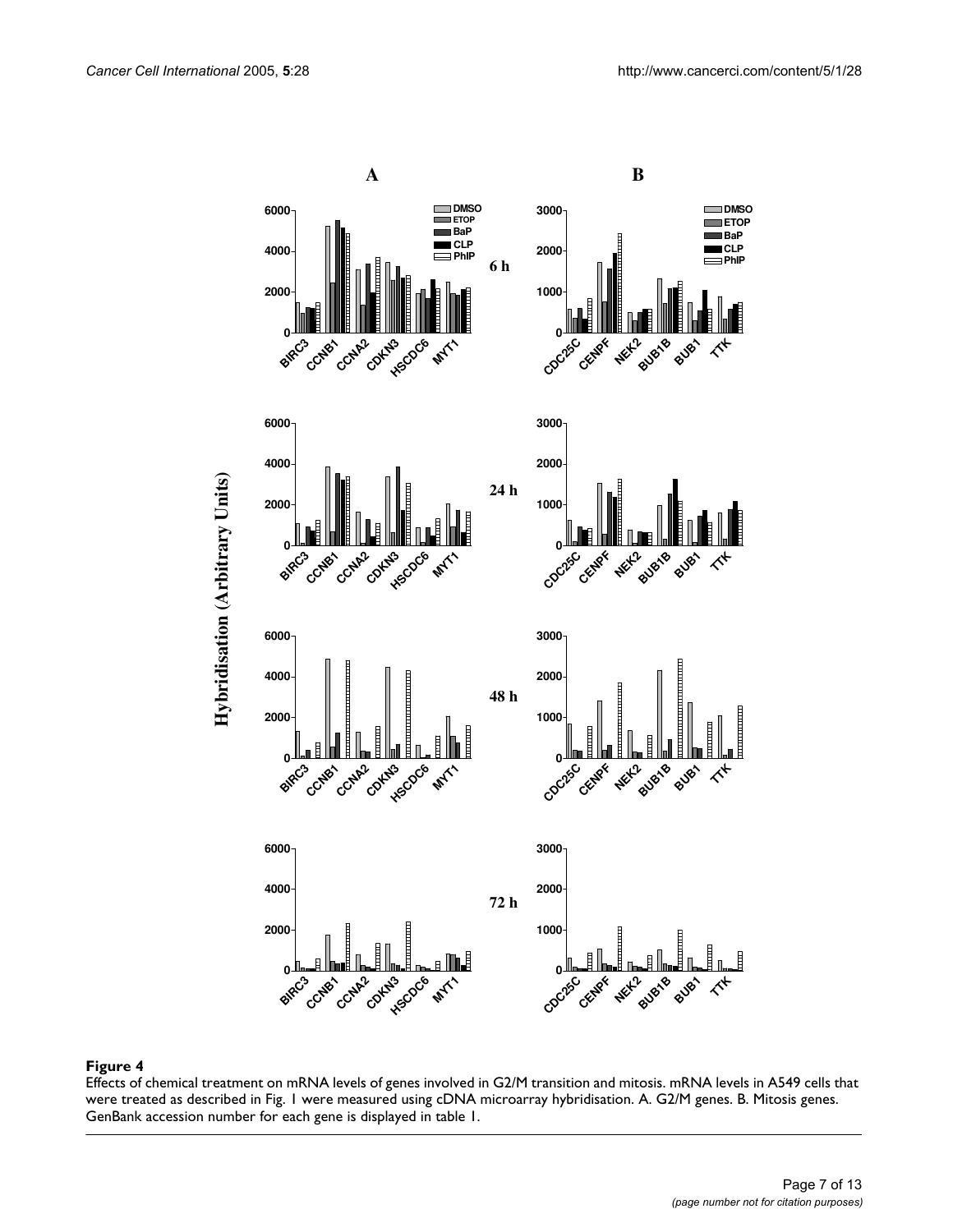<span id="page-7-0"></span>

### Effects of chemical treatment on expression of gene **Figure 5** s involved in DNA replication initiation and CYP1B1

Effects of chemical treatment on expression of genes involved in DNA replication initiation and CYP1B1. mRNA levels in A549 cells that were treated as described in Fig. 1 were measured using cDNA microarray hybridization and protein levels by Western blotting. A. mRNA levels of DNA replication initiation genes. B. mRNA levels of CYP1B1 C. Expression of CYP1B1 protein. GenBank accession number for each gene is displayed in table 1.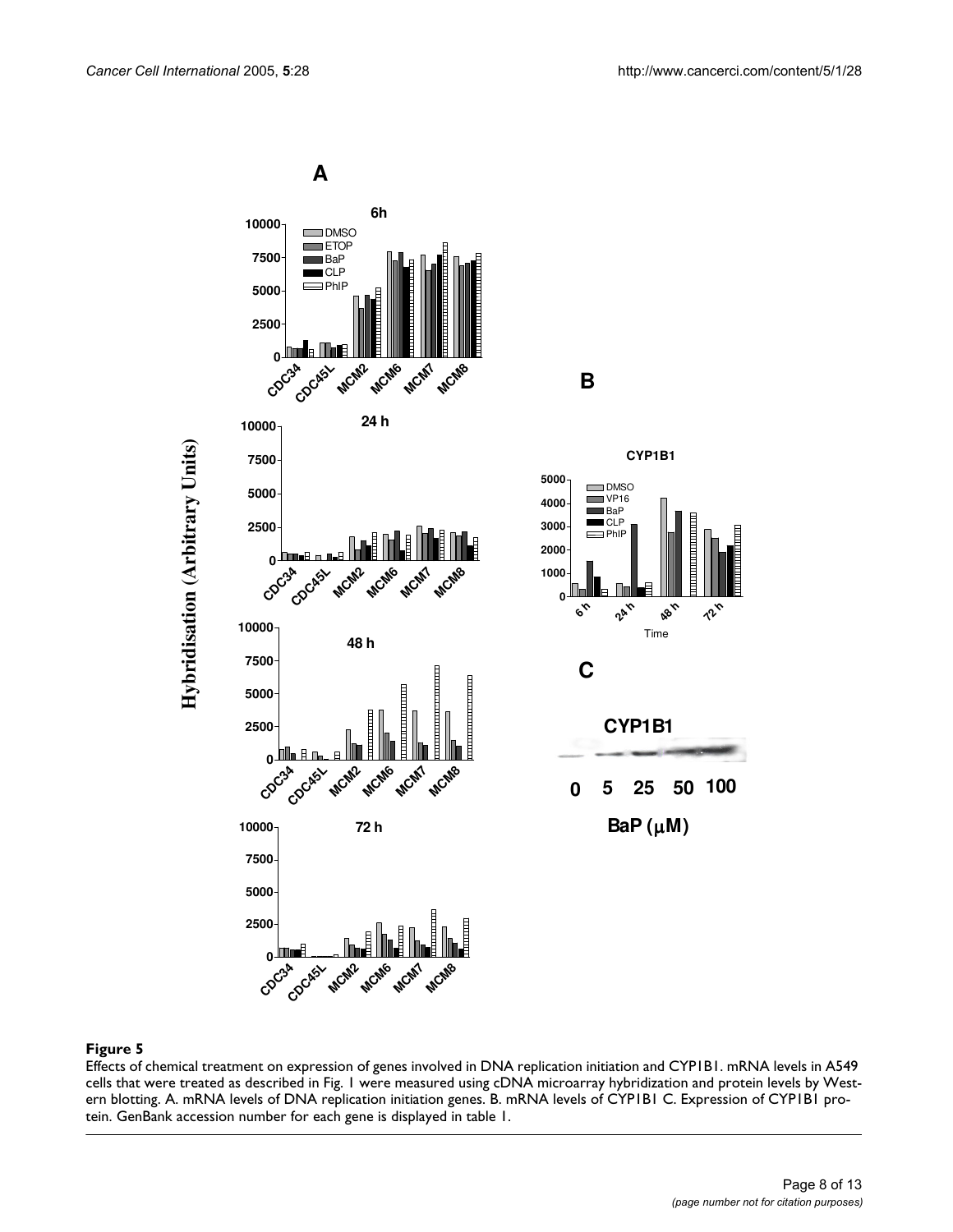tored cell cycle changes by flow cytometry analysis combined with cDNA microarray assay using cells from the same experiments. Cells treated with DMSO for 6 h showed well-defined G1 and G2/M phase peaks and a good proportion of cells distributed in S phase, indicative of proliferation status. The G2/M phase peak was smaller at 24 h and not readily discernable at 48 h and 72 h, indicating that cell growth had reached stationary phase at this late stage of the culture. An increase of cytoxicity was detected in cells treated with etoposide for 72 h. We examined the nature of etoposide-induced cytotoxicity and found no degradation of PARP and caspase-3, well documented features of apoptotic cell death (data not shown).

Although exposure to etoposide appeared to induce cell cycle arrest predominantly at G2/M phase, global gene expression analysis suggested that at the dose used (10 µM) the chemical has the ability to inhibit cell cycle progression at multiple stages. It effectively caused an accumulation of p53 protein, which leads to the up-regulation of its transcriptional gene targets. Included in these gene targets were *Waf1* and *TGF-*β, both protein products are involved in the G1 checkpoints with *WAF1* also being involved in G2/M checkpoint. Additionally, etoposide inhibited the expression of many other genes that function in the execution of cell cycle progression through S phase, G2/M transition and mitosis.

Although exposure to CLP induced a cell cycle profile similar to that induced by etoposide at the 24 h, there was a preferential inhibition of the expression of genes involved in G2/M transition. This contrasts with etoposide, which was more effective in inhibiting the expression of genes controlling both G2/M phase and mitosis.

BaP and PhIP treated cells showed no obvious phase specific effect on cell cycle progression over the period of study (72 h). The lack of effect of polycyclic aromatic hydrocarbon carcinogens on cell cycle in cells, including A549 cells, has been reported by others and described as stealth carcinogenesis [29]. Exposure to BaP and PhIP had little, if any, effect on the expression of cell cycle regulatory genes at the 6 h and 24 h time points. However, after prolonged treatment (48 – 72 h), BaP and PhIP induced alterations in the expression of many cell cycle regulatory genes. The effects exerted by BaP and PhIP on gene expression were not associated with dramatic changes in cell cycle profile, which may be due to a delay in the ability of the chemicals to influence transcription by which time the cells had achieved confluence.

p53 protein accumulation often occurs as an indicator of DNA damage [30,31]. The products of p53 transcriptional target genes are known to play important roles in multiple cellular biological processes, including cell cycle checkpoint control [32,33], DNA synthesis [34], DNA damage repair [26] and apoptosis [35]. P53 selectively regulates the expression of its targets in response to certain treatments [36]. Moreover, it has been found that some p53 target genes are also regulated in a p53-independent manner [37,38]. Our experiments in A549 cells showed that etoposide and CLP were almost equally effective in inducing the accumulation of p53 protein at 6 h of treatment, whilst BaP and PhIP failed to do so up to 72 h. We selected a number of p53 target genes to determine whether the dynamics of their expression was altered by the various chemical treatments applied. It was observed that both etoposide and CLP showed similar patterns of effects on the expression of some p53 target genes, including *Waf1, MDM2* and *TGF-*β and *Bax*, although the etoposide effects were more prominent. The ability of etoposide and CLP to affect the expression of the p53 target genes was not reflected in changes in the expression of these protein products. This was exemplified by the observation that CLP was more effective than etoposide in upregulating the expression of MDM2 protein despite being less effective in upregulating the expression of *MDM2* at mRNA level. These results suggest that there must be differences in the post-transcriptional regulation of the expression of MDM2 protein in response to the treatments of etoposide and CLP.

MDM2 acts as an E3 ubiquitin ligase which mediates autoubiquitination and ubiquitination of other proteins including p53 [39]. The balance between auto- and substrate-ubiquitination of MDM2 is modulated physiologically by posttranslational modifications, including sumoylation and phosphorylation. If SUMO conjugates to MDM2, its E3 ligase activity is shifted toward p53, while self-ubiquitination is minimized [40]. The tumour suppressor P19ARF associates with MDM2 to inhibit the ubiquitination, export and subsequent degradation of p53 [41,42]. Given that MDM2 sumoylation is also stimulated significantly by ARF [43], SUMO and ubiquitin modifications appear to be mutually antagonistic. The switch in modification status is stress-responsive, because UV irradiation leads to loss of MDM2 sumoylation [44]. Further study will be needed to investigate whether CLP and etoposide induce different modification of MDM2.

More interestingly, it was observed that p53 protein was much reduced in cells treated with etoposide for 48 h and 72 h, compared with those treated with CLP at the same time points. This suggests that etoposide and CLP influence the expression of p53 by different mechanisms. The fact that etoposide remained effective in altering the expression of the so-called p53 target genes in the absence of p53 protein accumulation suggests that exposure to etoposide may also result in regulation of genes *via* p53 independent mechanisms. BaP and PhIP, neither of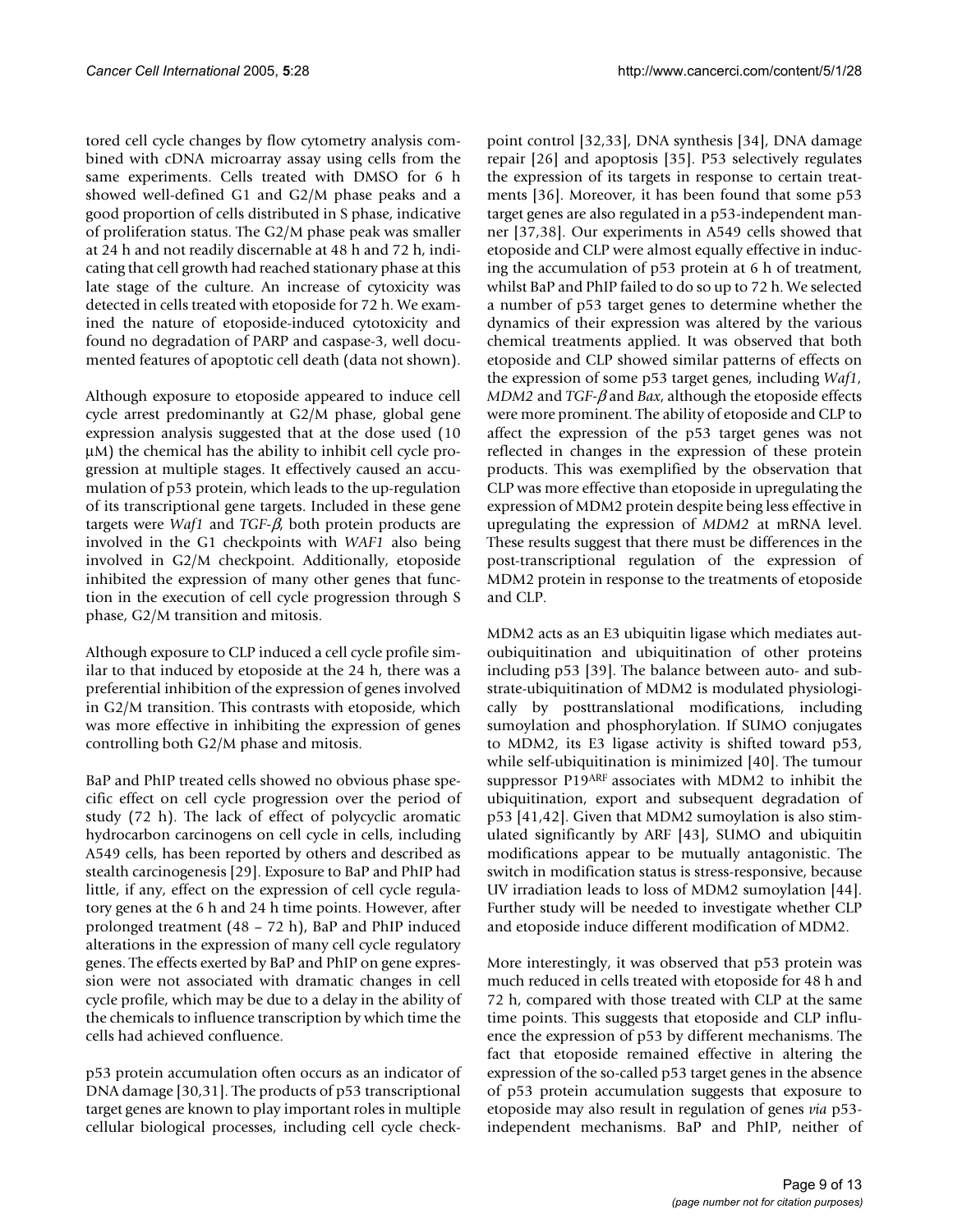which effected p53 protein, selectively increased the expression of *Bax* and its protein product at 24 h but had little effect on other p53 regulated genes. Again it seems that exposure to BaP and PhIP can result in regulation of the expression of BAX *via* a p53-independent mechanism. The p53-independent regulation of BAX has been previously reported [38].

Among the many CYPs, CYP1A1 and CYP1B1 are major enzymes involved in the metabolism of procarcinogen PAHs to their DNA reactive species [45,46]. It has been shown that A549 cells express AhR and both CYP1A1 and CYP1B1 [25] and are able to activate BaP to form DNA adducts [[47] and our unpublished data]. In the present study we found that A549 cells treated with DMSO constitutively express more *CYP1B1* mRNA than *CYP1A1* mRNA (data not shown) The expression of *CYP1B1* increased dramatically after treatment with DMSO for 48 h and 72 h compared with those treated for shorter times yet DMSO is not thought to induce this enzyme. It has been reported that *CYP1B1* is a senescence related gene in human cells and in mouse cells [48,49], thus the late increase in the expression of *CYP1B1* in DMSO treated cells may be related to confluence-mediated cell growth inhibition. BaP drastically increased the expression of *CYP1B1* mRNA at early times with little effect on *CYP1A1* mRNA (data not shown), suggesting that in A549 cells CYP1B1 may be the key enzyme in metabolizing BaP. The early upregulation of *CYP1B1* in response to exposure to BaP was followed by downregulation of many cell cycle regulatory genes, supporting the proposal that *CYP1B1* protein may have an important role in the regulation of cell cycle. Alternatively, the downregulation of key genes for cell cycle progression induced by BaP may be mediated by the interaction of AhR with other transcription factors.

By 72 h, the expression of key cell cycle regulatory genes in DMSO treated cells was lowest (measured at mRNA and protein level), indicating the status of growth inhibition. However many genes, particularly those involved in regulating the cell cycle in mitosis phase and in initiating DNA synthesis, were expressed higher in PhIP treated cells at this late time point, implying that cells treated with PhIP retain the potential to proliferate at confluence phase. At present it is unclear whether the effects of PhIP on cell cycle progression are due to DNA reactivity or to an epigenetic mechanism. However, our results are coincident with the report that PhIP activates the MAP kinase pathways in MCF-10A cells [50] and MCF7 cells [51]. The ability of PhIP to enhance cell growth signals under constraint culture conditions may be important to its carcinogenic properties.

### **Conclusion**

Studying mRNA expression in concert with cellular dynamics provides an effective way of understanding molecular mechanisms of action of chemicals that interfer with cell cycle progression. We have shown that exposure to the DNA intercalating chemicals etoposide and CLP can rapidly induce cell cycle disturbance by inhibiting the expression of multiple cell cycle regulatory genes, whereas the chemical carcinogens BaP and PhIP are insidious and pronounced cellular change requires more prolonged treatment. We conclude that the present work has identified a panel of genes that are responsive to the chosen chemicals and provides evidence supporting the proposal that genomic manipulation with chemicals will influence cellular outcome and that the nature and temporal aspects of the genomic response is predictive of prognosis.

### **Materials and methods**

All reagents were purchased from Sigma-Aldrich (Poole, UK) unless otherwise indicated.

### *Cell culture and treatments*

The human lung adenocarcinoma cell line A549 (European Collection of Cell Cultures, Wiltshire, UK) was cultured in Ham's F12 medium supplemented with lglutamine (2 mM), 10% fetal bovine serum and 10 µg/ml gentamicin (all from Invitrogen, Paisley, UK) in a humidified incubator at 37 °C with 5%  $CO<sub>2</sub>$ . When 70 % confluence was reached, cells were treated with DMSO (< 0.1%  $v/v$ ), etoposide (10 µM), benzo(a)pyrene (25 µM), cryptolepine (2.5 µM) (gift from Dr Addae-Kyeremeh, University of Science and Technology, Kumasi, Ghana) and PhIP (50 µM) (purchased from Toronto Research Chemicals, Canada), for up to 72 h. All cells were harvested using 0.1% trypsin solution in EDTA.

### *Flow cytometry*

Cellular DNA content was determined by propidium iodide staining flow cytometry as described previously [52].

### *Western blotting*

Cell lysates (10 µg protein) were resolved by SDS-polyacrylamide gel electrophoresis, electroblotted onto nitrocellulose  $(0.45 \mu m)$ , and blocked by incubation in 5% nonfat dry milk in phosphate buffered saline for 1 h at room temperature. The nitrocellulose was incubated with primary antibody overnight at 4°C, followed by secondary antibody conjugated to horseradish peroxidase for 1 h at room temperature. Detection was achieved using ECL kit (Amersham Life Science, UK). The antibodies against p53 (sc-6243), Bax (sc-493), cyclin A (sc-751), cyclin B (sc-752) and MCM7 (sc-9966) were purchased from Santa cruz, (California, USA). Antibody against p21/waf1 (CP74) was purchased from Neomarkers (Fremont, USA).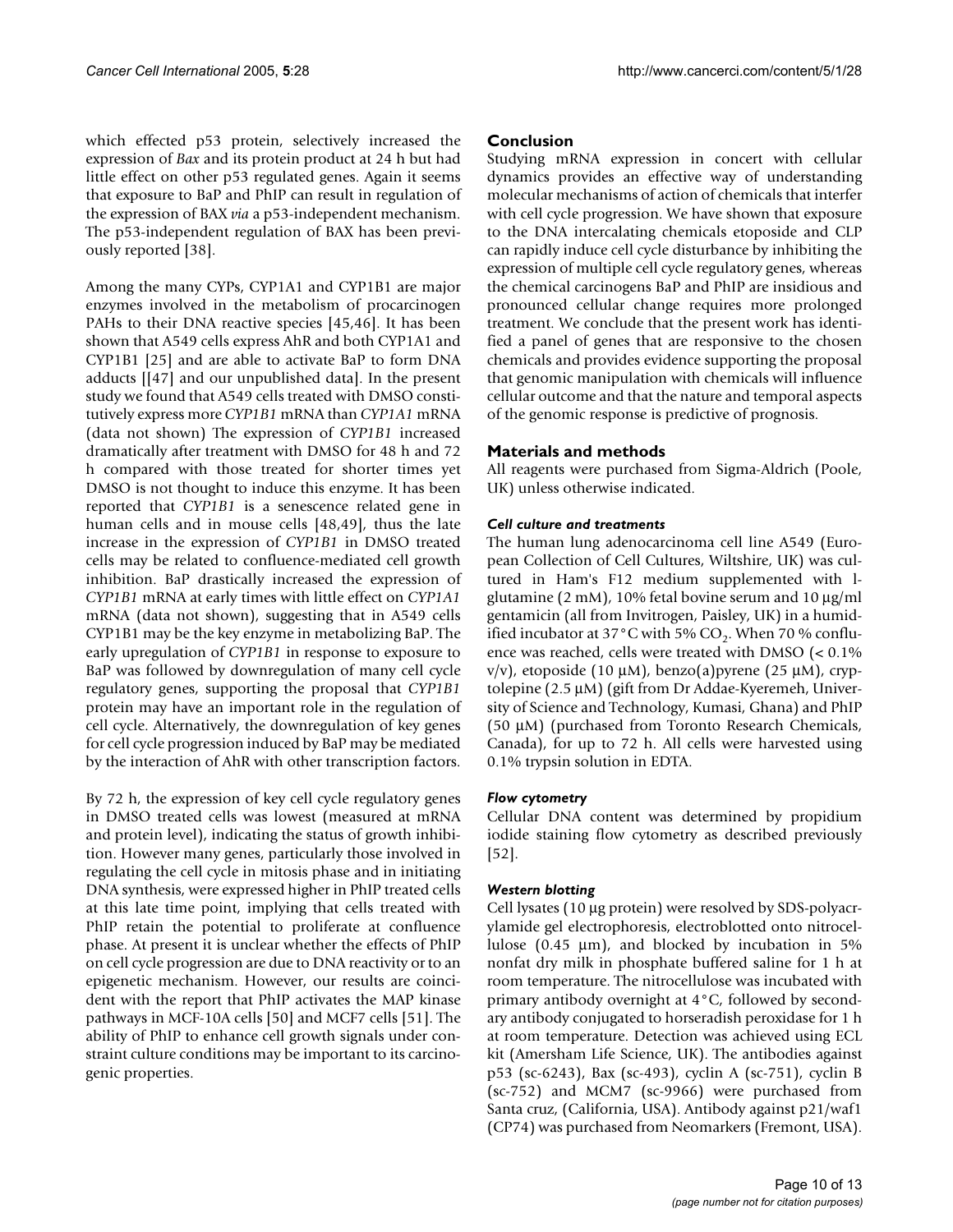| http://www.cancerci.com/content/5/1/28 |  |
|----------------------------------------|--|
|----------------------------------------|--|

| Table 2: Correlation between DNA repair gene expression |  |
|---------------------------------------------------------|--|
| determined by cDNA microarray assay and RT-PCR.         |  |

| <b>Correlation Coefficient</b> |      |  |
|--------------------------------|------|--|
| 6 h                            | 24h  |  |
| 0.75                           | 0.70 |  |
| 0.76                           | 0.80 |  |
| 0.69                           | 0.79 |  |
| 0.62                           |      |  |
| 0.71                           | 0.77 |  |
|                                |      |  |

The expression of 9 genes, including APEX (M80261), ATM (U26455), Pol-beta (D29013), c-fos (V01512), Gadd45 (M60974), RAP1 (M63488), TPA (M15518), XRCC1 (NM 00639) and XRCC2 (Y08837) were analyzed using real-time quantitative RT-PCR, and the results were compared with that derived from DNA microarray assay.

Antibody against MDM2 (OP114) was purchased from CN Biosciences (Nottingham, UK).

### *DNA Microarray Assay*

Total RNAs were prepared with the RNeasy Mini Kit (Qiagen), according to manufacture's instruction. Ten µg of total RNA was reverse transcribed to cDNA by using T7- (dT)24 primer and Super Script Double-stranded cDNA Synthesis Kit (Invitrogen). Biotin-labeled cRNA was synthesized from cDNA by using ENZO bioArray High Yield RNA Transcript Labeling Kit (Enzo Diognostics). The cRNA samples were hybridized to human GeneChip arrays containing approximately 12,000 human genes (Human Genome U95A, Affymetrix). All analyses were performed at the Affymetrix core facility (Microarray Centre, Hammersmith Hospital, Imperial College London), in accordance with the MAIME protocol [53]. The average intensity of all genes on each chip was adjusted to 1,500 to allow for comparison and subsequent analysis [54].

### *Gene grouping*

All genes were categorized according to the MAPP files from the GenMAPP database <http://www.genmapp.org/> [55]. Due to a failure in sample processing, data at 48 h was not available for agent CLP.

### *Real-Time quantitative RT-PCR*

Total RNA samples from preparations used for the Gene-Chip hybridisation were also used as templates for Realtime quantitive RT-PCR to confirm the microarray expression data. Reverse transcription was performed using SuperScriptII (Invitrogen). For each RNA sample, three cDNAs and one negative control (no transcriptase) were synthesized by using 2  $\mu$ g of RNA sample and 0.2  $\mu$ g/ $\mu$ l random hexamer primer, in total volume of 20 µl. RT-PCR was performed using Applied Biosystems 7900 sequencer. Primers and probes were purchased from Applied Biosystems and designed within an exon for each gene using the Primer Express program, version 1.5 (sequences are available on request). Each reaction contained 200 nM forward and reverse primers, 200 nM probe, 5 µl cDNA template, 12.5 µl Taqman mastermix 2× (Applied Biosystems) and  $ddH<sub>2</sub>O$  q.f to 25 µl. The cycling parameters were an initial 50°C for 2 mins and 95°C 10 mins, followed by 40 cycles of 95°C for 15 s and 60°C for 1 min. We used primers and a probe corresponding to the housekeeper gene 18 s rRNA to which we normalized the expression of genes of interest. Data was retrieved from SDS2.0 software (Applied Biosystems) and analysed using the SAS system for Windows: Release 8.01 TS level 01M0.

### *Validation of the DNA microarray data*

We employed real-time PCR to quantify 9 DNA-repair gene targets (Table 2) and used the data to validate the DNA microarray assay. Results of the two assays were compared and the correlation coefficients are presented in table 2. The two assays showed good consistency with an overall correlation of > 0.73.

### **Abbreviations**

BaP, benzo(a)pyrene; DMSO, dimethyl sulphoxide; PAH, polycyclic aromatic hydrocarbon; PhIP, 2-amino-1 methyl-6-phenylimidazo [4,5-b]pyridine; CLP, Cryptolepine; ETOP, etoposide.

### **Acknowledgements**

This work was supported by the Food Standards Agency, UK (T09002).

### **References**

- 1. Garber K: **NIH launches chemical genetics initiative.** *J Natl Can Inst* 2003, **95:**1740-1741.
- 2. Knudsen KE, Booth D, Naderi S, Sever-Chroneos Z, Fribourg AF, Hunton IC, Feramisco JR, Wang JY, Knudsen ES: **[RB-dependent S](http://www.ncbi.nlm.nih.gov/entrez/query.fcgi?cmd=Retrieve&db=PubMed&dopt=Abstract&list_uids=11003670)[phase response to DNA damage.](http://www.ncbi.nlm.nih.gov/entrez/query.fcgi?cmd=Retrieve&db=PubMed&dopt=Abstract&list_uids=11003670)** *Mol Cell Biol* 2000, **20:**7751-63.
- 3. Kao GD, McKenna WG, Yen TJ: **[Detection of repair activity dur](http://www.ncbi.nlm.nih.gov/entrez/query.fcgi?cmd=Retrieve&db=PubMed&dopt=Abstract&list_uids=11429695)[ing the DNA damage-induced G2 delay in human cancer](http://www.ncbi.nlm.nih.gov/entrez/query.fcgi?cmd=Retrieve&db=PubMed&dopt=Abstract&list_uids=11429695) [cells.](http://www.ncbi.nlm.nih.gov/entrez/query.fcgi?cmd=Retrieve&db=PubMed&dopt=Abstract&list_uids=11429695)** *Oncogene* 2001, **20:**3486-96.
- 4. Bonjean K, De Pauw-Gillet MC, Defresne MP, Colson P, Houssier C, Dassonneville L, Bailly C, Greimers R, Wright C, Quetin-Leclercq J, Tits M, Angenot L: **[The DNA intercalating alkaloid cryp](http://www.ncbi.nlm.nih.gov/entrez/query.fcgi?cmd=Retrieve&db=PubMed&dopt=Abstract&list_uids=9548744)[tolepine interferes with topoisomerase II and inhibits prima](http://www.ncbi.nlm.nih.gov/entrez/query.fcgi?cmd=Retrieve&db=PubMed&dopt=Abstract&list_uids=9548744)[rily DNA synthesis in B16 melanoma cells.](http://www.ncbi.nlm.nih.gov/entrez/query.fcgi?cmd=Retrieve&db=PubMed&dopt=Abstract&list_uids=9548744)** *Biochemistry* 1998, **37:**5136-46.
- 5. Yang SW, Abdel-Kader M, Malone S, Werkhoven MC, Wisse JH, Bursuker I, Neddermann K, Fairchild C, Raventos-Suarez C, Menendez AT, Lane K, Kingston DG: **[Synthesis and biological evaluation of](http://www.ncbi.nlm.nih.gov/entrez/query.fcgi?cmd=Retrieve&db=PubMed&dopt=Abstract&list_uids=10425120) [analogues of cryptolepine, an alkaloid isolated from the Suri](http://www.ncbi.nlm.nih.gov/entrez/query.fcgi?cmd=Retrieve&db=PubMed&dopt=Abstract&list_uids=10425120)[name rainforest.](http://www.ncbi.nlm.nih.gov/entrez/query.fcgi?cmd=Retrieve&db=PubMed&dopt=Abstract&list_uids=10425120)** *J Nat Prod* 1999, **62:**976-83.
- 6. Ansah C, Gooderham NJ: **[The popular herbal antimalarial,](http://www.ncbi.nlm.nih.gov/entrez/query.fcgi?cmd=Retrieve&db=PubMed&dopt=Abstract&list_uids=12441369) [extract of Cryptolepis sanguinolenta, is potently cytotoxic.](http://www.ncbi.nlm.nih.gov/entrez/query.fcgi?cmd=Retrieve&db=PubMed&dopt=Abstract&list_uids=12441369)** *Toxicol Sci* 2002, **70:**245-51.
- Smith LE, Denissenko MF, Bennett WP, Li H, Amin S, Tang M, Pfeifer GP: **[Targeting of Lung Cancer Mutational Hotspots by Poly](http://www.ncbi.nlm.nih.gov/entrez/query.fcgi?cmd=Retrieve&db=PubMed&dopt=Abstract&list_uids=10814675)[cyclic Aromatic Hydrocarbons.](http://www.ncbi.nlm.nih.gov/entrez/query.fcgi?cmd=Retrieve&db=PubMed&dopt=Abstract&list_uids=10814675)** *J Natl Cancer Inst* 2000, **92:**803-811.
- 8. Kadlubar FF, Badawi AF: **Genetic susceptibility and carcinogen-DNA adduct formation in human urinary bladder carcinogenesis.** *Toxicol Lett* 1995, **82–83:**627-32.
- 9. Li D, Walcott FL, Chang P, Zhang W, Zhu J, Petrulis E, Singletary SE, Sahin AA, Bondy ML: **[Genetic and environmental determinants](http://www.ncbi.nlm.nih.gov/entrez/query.fcgi?cmd=Retrieve&db=PubMed&dopt=Abstract&list_uids=12183407) [on tissue response to in vitro carcinogen exposure and risk](http://www.ncbi.nlm.nih.gov/entrez/query.fcgi?cmd=Retrieve&db=PubMed&dopt=Abstract&list_uids=12183407) [of breast cancer.](http://www.ncbi.nlm.nih.gov/entrez/query.fcgi?cmd=Retrieve&db=PubMed&dopt=Abstract&list_uids=12183407)** *Cancer Res* 2002, **62:**4566-70.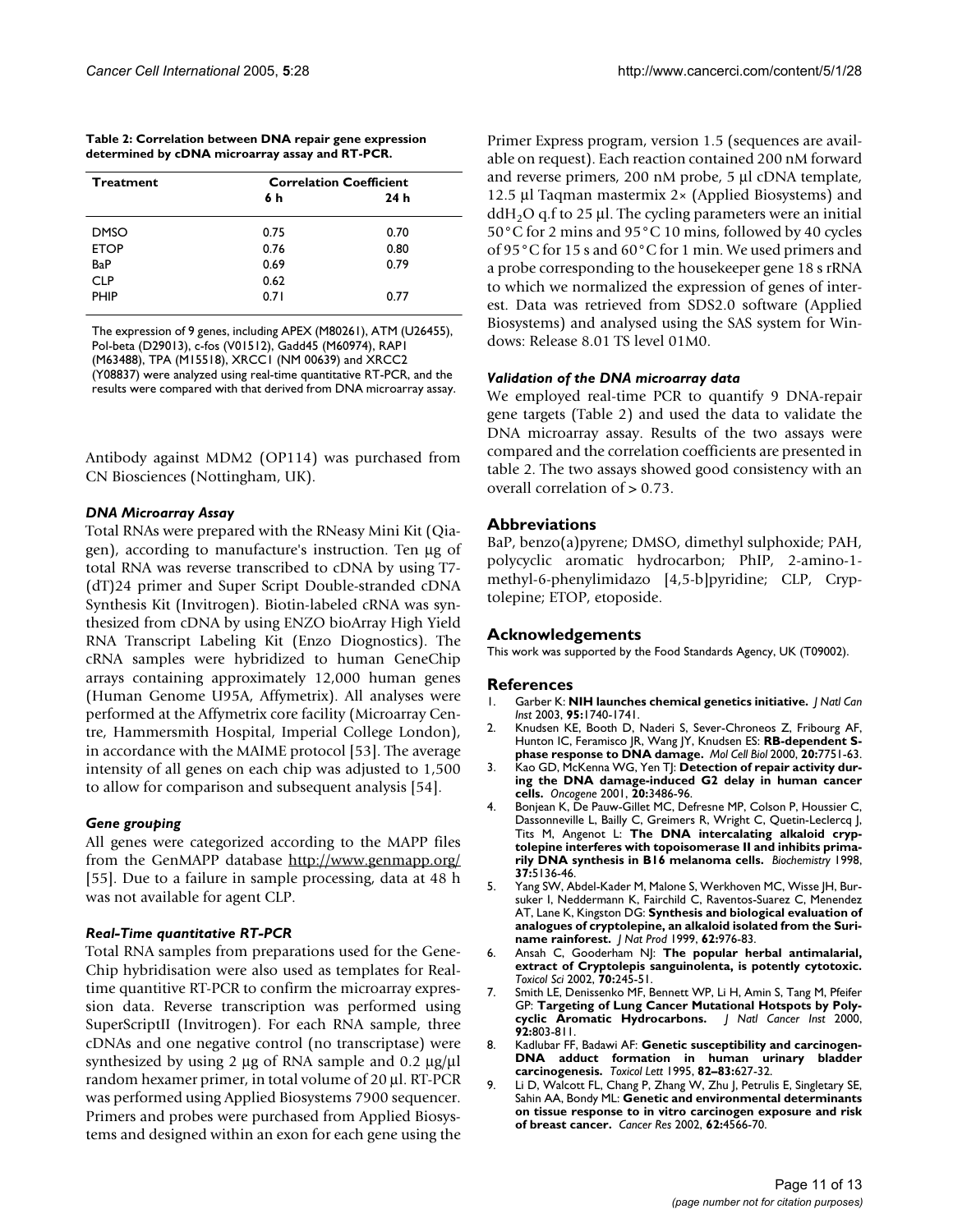- 10. Harvey RG: *Polycyclic aromatic hydrocarbons: chemistry and carcinogenicity* **(Cambridge U.K.).** Cambridge University Press; 1991.
- Shimada T, Gillam EM, Oda Y, Tsumura F, Sutter TR, Guengerich FP, Inoue K: **[Metabolism of benzo\[a\]pyrene to trans-7, 8-dihy](http://www.ncbi.nlm.nih.gov/entrez/query.fcgi?cmd=Retrieve&db=PubMed&dopt=Abstract&list_uids=10409402)droxy-7, 8-dihydrobenzo[a]pyrene by recombinant human [cytochrome P450 1B1 and purified liver epoxide hydrolase.](http://www.ncbi.nlm.nih.gov/entrez/query.fcgi?cmd=Retrieve&db=PubMed&dopt=Abstract&list_uids=10409402)** *Chem Res Toxicol* 1999, **12:**623-9.
- 12. Nebert DW, Roe AL, Dieter MZ, Solis WA, Yang Y, Dalton TP: **[Role](http://www.ncbi.nlm.nih.gov/entrez/query.fcgi?cmd=Retrieve&db=PubMed&dopt=Abstract&list_uids=10605936) of the aromatic hydrocarbon receptor and [Ah] gene bat[tery in the oxidative stress response, cell cycle control, and](http://www.ncbi.nlm.nih.gov/entrez/query.fcgi?cmd=Retrieve&db=PubMed&dopt=Abstract&list_uids=10605936) [apoptosis.](http://www.ncbi.nlm.nih.gov/entrez/query.fcgi?cmd=Retrieve&db=PubMed&dopt=Abstract&list_uids=10605936)** *Biochem Pharmacol* 2000, **59:**65-85.
- 13. Murray GI, Melvin WT, Greenlee WF, Burke MD: **[Regulation, func](http://www.ncbi.nlm.nih.gov/entrez/query.fcgi?cmd=Retrieve&db=PubMed&dopt=Abstract&list_uids=11264459)[tion, and tissue-specific expression of cytochrome P450](http://www.ncbi.nlm.nih.gov/entrez/query.fcgi?cmd=Retrieve&db=PubMed&dopt=Abstract&list_uids=11264459) [CYP1B1.](http://www.ncbi.nlm.nih.gov/entrez/query.fcgi?cmd=Retrieve&db=PubMed&dopt=Abstract&list_uids=11264459)** *Annu Rev Pharmacol Toxicol* 2001, **41:**297-316.
- 14. Hoffman EC, Reyes H, Chu FF, Sander F, Conley LH, Brooks BA, Hankinson O: **[Cloning of a factor required for activity of the](http://www.ncbi.nlm.nih.gov/entrez/query.fcgi?cmd=Retrieve&db=PubMed&dopt=Abstract&list_uids=1852076) [Ah \(dioxin\) receptor.](http://www.ncbi.nlm.nih.gov/entrez/query.fcgi?cmd=Retrieve&db=PubMed&dopt=Abstract&list_uids=1852076)** *Science* 1991, **252:**954-958.
- 15. Whitlock JPJ: **[Mechanistic aspects of dioxin action.](http://www.ncbi.nlm.nih.gov/entrez/query.fcgi?cmd=Retrieve&db=PubMed&dopt=Abstract&list_uids=8117913)** *Chem Res Toxicol* 1993, **6:**754-763.
- 16. Hankinson O: **[The aryl hydrocarbon receptor complex.](http://www.ncbi.nlm.nih.gov/entrez/query.fcgi?cmd=Retrieve&db=PubMed&dopt=Abstract&list_uids=7598497)** *Annu Rev Pharmacol Toxicol* 1995, **35:**307-340.
- 17. Sutter TR, Greenlee WF: **Classification of members of the Ah gene battery.** *Chemosphere* 1992, **25:**223-226.
- 18. Wang F, Wang W, Safe S: **[Regulation of constitutive gene](http://www.ncbi.nlm.nih.gov/entrez/query.fcgi?cmd=Retrieve&db=PubMed&dopt=Abstract&list_uids=10471301) [expression through interactions of Sp1 protein with the](http://www.ncbi.nlm.nih.gov/entrez/query.fcgi?cmd=Retrieve&db=PubMed&dopt=Abstract&list_uids=10471301) [nuclear aryl hydrocarbon receptor complex.](http://www.ncbi.nlm.nih.gov/entrez/query.fcgi?cmd=Retrieve&db=PubMed&dopt=Abstract&list_uids=10471301)** *Biochemistry* 1999, **38:**11490-11500.
- 19. Marlowe JL, Knudsen ES, Schwemberger S, Puga A: **[The Aryl](http://www.ncbi.nlm.nih.gov/entrez/query.fcgi?cmd=Retrieve&db=PubMed&dopt=Abstract&list_uids=15123621) Hydrocarbon Receptor Displaces p300 from E2F-dependent [Promoters and Represses S Phase-specific Gene Expression.](http://www.ncbi.nlm.nih.gov/entrez/query.fcgi?cmd=Retrieve&db=PubMed&dopt=Abstract&list_uids=15123621)** *J Biol Chem* 2004, **279:**29013-22.
- 20. Sugimura T, Sato S: **[Mutagens-carcinogens in foods.](http://www.ncbi.nlm.nih.gov/entrez/query.fcgi?cmd=Retrieve&db=PubMed&dopt=Abstract&list_uids=6682010)** *Cancer Res* 1983, **43:**2415s-2421.
- 21. Zhao K, Murray S, Davies DS, Boobis AR, Gooderham NJ: **[Metabo](http://www.ncbi.nlm.nih.gov/entrez/query.fcgi?cmd=Retrieve&db=PubMed&dopt=Abstract&list_uids=8020169)lism of the food derived mutagen and carcinogen 2-amino-1 [methyl- 6-phenylimidazo\(4,5-b\)pyridine \(PhIP\) by human](http://www.ncbi.nlm.nih.gov/entrez/query.fcgi?cmd=Retrieve&db=PubMed&dopt=Abstract&list_uids=8020169) [liver microsomes.](http://www.ncbi.nlm.nih.gov/entrez/query.fcgi?cmd=Retrieve&db=PubMed&dopt=Abstract&list_uids=8020169)** *Carcinogenesis* 1994, **15:**1285-1288.
- 22. Crofts FG, Sutter TR, Strickland PT: **[Metabolism of 2-amino-1](http://www.ncbi.nlm.nih.gov/entrez/query.fcgi?cmd=Retrieve&db=PubMed&dopt=Abstract&list_uids=9855011) [methyl-6-phenylimidazo\[4,5-b\]pyridine by human cyto](http://www.ncbi.nlm.nih.gov/entrez/query.fcgi?cmd=Retrieve&db=PubMed&dopt=Abstract&list_uids=9855011)[chrome P4501A1, P4501A2 and P4501B1.](http://www.ncbi.nlm.nih.gov/entrez/query.fcgi?cmd=Retrieve&db=PubMed&dopt=Abstract&list_uids=9855011)** *Carcinogenesis* 1998, **19:**1969-1973.
- 23. Turesky RJ, Lang NP, Butler MA, Teitel CH, Kadlubar FF: **[Metabolic](http://www.ncbi.nlm.nih.gov/entrez/query.fcgi?cmd=Retrieve&db=PubMed&dopt=Abstract&list_uids=1934265) [activation of carcinogenic heterocyclic aromatic amines by](http://www.ncbi.nlm.nih.gov/entrez/query.fcgi?cmd=Retrieve&db=PubMed&dopt=Abstract&list_uids=1934265) [human liver and colon.](http://www.ncbi.nlm.nih.gov/entrez/query.fcgi?cmd=Retrieve&db=PubMed&dopt=Abstract&list_uids=1934265)** *Carcinogenesis* 1991, **12:**1839-1845.
- Hukkanen J, Lassila A, Päivärinta K, Valanne S, Sarpo S, Hakkola J, Pelkonen O, Raunio H: **[Induction and regulation of xenobiotic](http://www.ncbi.nlm.nih.gov/entrez/query.fcgi?cmd=Retrieve&db=PubMed&dopt=Abstract&list_uids=10696073)[metabolizing cytochrome P450s in the human A549 Lung](http://www.ncbi.nlm.nih.gov/entrez/query.fcgi?cmd=Retrieve&db=PubMed&dopt=Abstract&list_uids=10696073) [adenocarcinoma cell line.](http://www.ncbi.nlm.nih.gov/entrez/query.fcgi?cmd=Retrieve&db=PubMed&dopt=Abstract&list_uids=10696073)** *Am J Respir Cell Mol Biol* 2000, **22:**360-366.
- 25. Dohr O, Sinning R, Vogel C, Munzel P, Abel J: **[Effect of transform](http://www.ncbi.nlm.nih.gov/entrez/query.fcgi?cmd=Retrieve&db=PubMed&dopt=Abstract&list_uids=9145908)ing growth factor-beta1 on expression of aryl hydrocarbon [receptor and genes of Ah gene battery: clues for independ](http://www.ncbi.nlm.nih.gov/entrez/query.fcgi?cmd=Retrieve&db=PubMed&dopt=Abstract&list_uids=9145908)[ent down-regulation in A549 cells.](http://www.ncbi.nlm.nih.gov/entrez/query.fcgi?cmd=Retrieve&db=PubMed&dopt=Abstract&list_uids=9145908)** *Mol Pharmacol* 1997, **51:**703-10.
- 26. Kastan MB, Zhan Q, el-Deiry WS, Carrier F, Jacks T, Walsh WV, Plunkett BS, Vogelstein B, Fornace AJ Jr: **[A mammalian cell cycle](http://www.ncbi.nlm.nih.gov/entrez/query.fcgi?cmd=Retrieve&db=PubMed&dopt=Abstract&list_uids=1423616) [checkpoint pathway utilizing p53 and GADD45 Is defective](http://www.ncbi.nlm.nih.gov/entrez/query.fcgi?cmd=Retrieve&db=PubMed&dopt=Abstract&list_uids=1423616) [In ataxia-telangiectasia.](http://www.ncbi.nlm.nih.gov/entrez/query.fcgi?cmd=Retrieve&db=PubMed&dopt=Abstract&list_uids=1423616)** *Cell* 1992, **71:**587-97.
- 27. Massagué J, Chen Y: **Controlling TGF-**β **[signalling.](http://www.ncbi.nlm.nih.gov/entrez/query.fcgi?cmd=Retrieve&db=PubMed&dopt=Abstract&list_uids=10733523)** *Genes & Dev* 2000, **14:**627-644.
- 28. Vidal A, Koff A: **[Cell-cycle inhibitors: three families united by a](http://www.ncbi.nlm.nih.gov/entrez/query.fcgi?cmd=Retrieve&db=PubMed&dopt=Abstract&list_uids=10773440) [common cause.](http://www.ncbi.nlm.nih.gov/entrez/query.fcgi?cmd=Retrieve&db=PubMed&dopt=Abstract&list_uids=10773440)** *Gene* 2000, **247:**1-15.
- 29. Khan QA, Anderson LM: **[Hydrocarbon carcinogens evade cellu](http://www.ncbi.nlm.nih.gov/entrez/query.fcgi?cmd=Retrieve&db=PubMed&dopt=Abstract&list_uids=11384212)[lar defense mechanism of G1 arrest in nontransformed and](http://www.ncbi.nlm.nih.gov/entrez/query.fcgi?cmd=Retrieve&db=PubMed&dopt=Abstract&list_uids=11384212)**  $malignant$  lung cell lines. **173:**105-13.
- 30. Kastan MB, Onyekwere O, Sidransky D, Vogelstein B, Craig RW: **[Participation of p53 protein in the cellular response to DNA](http://www.ncbi.nlm.nih.gov/entrez/query.fcgi?cmd=Retrieve&db=PubMed&dopt=Abstract&list_uids=1933891) [damage.](http://www.ncbi.nlm.nih.gov/entrez/query.fcgi?cmd=Retrieve&db=PubMed&dopt=Abstract&list_uids=1933891)** *Cancer Res* 1991, **51:**6304-6311.
- 31. Nelson WG, Kastan MB: **[DNA strand breaks: the DNA tem](http://www.ncbi.nlm.nih.gov/entrez/query.fcgi?cmd=Retrieve&db=PubMed&dopt=Abstract&list_uids=8114714)[plate alterations that trigger p53-dependent DNA damage](http://www.ncbi.nlm.nih.gov/entrez/query.fcgi?cmd=Retrieve&db=PubMed&dopt=Abstract&list_uids=8114714) [response pathways.](http://www.ncbi.nlm.nih.gov/entrez/query.fcgi?cmd=Retrieve&db=PubMed&dopt=Abstract&list_uids=8114714)** *Mol Cell Biol* 1994, **14:**1815-1823.
- 32. El-Deiry WS, Tokino T, Velculescu VE, Levy DB, Parsons R, Trent JM, Lin D, Mercer WE, Kinzler KW, Vogelstein B: **[WAF1, a potential](http://www.ncbi.nlm.nih.gov/entrez/query.fcgi?cmd=Retrieve&db=PubMed&dopt=Abstract&list_uids=8242752) [mediator of p53 tumor suppression.](http://www.ncbi.nlm.nih.gov/entrez/query.fcgi?cmd=Retrieve&db=PubMed&dopt=Abstract&list_uids=8242752)** *Cell* 1993, **75:**817-25.
- 33. El-Deiry WS, Harper JW, O'Connor PM, Velculescu VE, Canman CE, Jackman J, Pietenpol JA, Burrell M, Hill DE, Wang Y: **[WAF1/CIP1 is](http://www.ncbi.nlm.nih.gov/entrez/query.fcgi?cmd=Retrieve&db=PubMed&dopt=Abstract&list_uids=8118801) [induced in p53-mediated G1 arrest and apoptosis.](http://www.ncbi.nlm.nih.gov/entrez/query.fcgi?cmd=Retrieve&db=PubMed&dopt=Abstract&list_uids=8118801)** *Cancer Res* 1994, **54:**1169-1174.
- 34. Shivakumar CV, Brown DR, Deb S, Deb SP: [Wild-type human p53](http://www.ncbi.nlm.nih.gov/entrez/query.fcgi?cmd=Retrieve&db=PubMed&dopt=Abstract&list_uids=8524244) **[transactivates the human proliferating cell nuclear antigen](http://www.ncbi.nlm.nih.gov/entrez/query.fcgi?cmd=Retrieve&db=PubMed&dopt=Abstract&list_uids=8524244) [promoter.](http://www.ncbi.nlm.nih.gov/entrez/query.fcgi?cmd=Retrieve&db=PubMed&dopt=Abstract&list_uids=8524244)** *Mol Cell Biol* 1995, **15:**6785-6793.
- 35. Miyashita T, Reed JC: **[Tumor suppressor p53 is a direct tran](http://www.ncbi.nlm.nih.gov/entrez/query.fcgi?cmd=Retrieve&db=PubMed&dopt=Abstract&list_uids=7834749)[scriptional activator of the human bax gene.](http://www.ncbi.nlm.nih.gov/entrez/query.fcgi?cmd=Retrieve&db=PubMed&dopt=Abstract&list_uids=7834749)** *Cell* 1995, **80:**293-9.
- 36. MacLachlan TK, Takimoto R, El-Deiry WS: **[BRCA1 directs a selec](http://www.ncbi.nlm.nih.gov/entrez/query.fcgi?cmd=Retrieve&db=PubMed&dopt=Abstract&list_uids=12024039)[tive p53-dependent transcriptional response towards](http://www.ncbi.nlm.nih.gov/entrez/query.fcgi?cmd=Retrieve&db=PubMed&dopt=Abstract&list_uids=12024039) [growth arrest and DNA repair targets.](http://www.ncbi.nlm.nih.gov/entrez/query.fcgi?cmd=Retrieve&db=PubMed&dopt=Abstract&list_uids=12024039)** *Mol Cell Biol* 2002, **22:**4280-4292.
- 37. Seoane J, Le H, Massague J: **Myc suppression of the** *p21Cip1* **[Cdk](http://www.ncbi.nlm.nih.gov/entrez/query.fcgi?cmd=Retrieve&db=PubMed&dopt=Abstract&list_uids=12384701) [inhibitor influences the outcome of the p53 response to](http://www.ncbi.nlm.nih.gov/entrez/query.fcgi?cmd=Retrieve&db=PubMed&dopt=Abstract&list_uids=12384701) [DNA damage.](http://www.ncbi.nlm.nih.gov/entrez/query.fcgi?cmd=Retrieve&db=PubMed&dopt=Abstract&list_uids=12384701)** *Nature* 2002, **419:**729-734.
- Butt AJ, Firth SM, King MA, Baxter RC: [Insulin-like growth factor](http://www.ncbi.nlm.nih.gov/entrez/query.fcgi?cmd=Retrieve&db=PubMed&dopt=Abstract&list_uids=10998426)**binding protein-3 modulates expression of Bax and Bcl-2 and [potentiates p53-independent radiation-induced apoptosis in](http://www.ncbi.nlm.nih.gov/entrez/query.fcgi?cmd=Retrieve&db=PubMed&dopt=Abstract&list_uids=10998426) [human breast cancer cells.](http://www.ncbi.nlm.nih.gov/entrez/query.fcgi?cmd=Retrieve&db=PubMed&dopt=Abstract&list_uids=10998426)** *J Biol Chem* 2000, **275:**39174-39181.
- 39. Fang S, Jensen JP, Ludwig RL, Vousden KH, Weissman AM: **[Mdm2 is](http://www.ncbi.nlm.nih.gov/entrez/query.fcgi?cmd=Retrieve&db=PubMed&dopt=Abstract&list_uids=10722742) [a RING finger-dependent ubiquitin protein ligase for itself](http://www.ncbi.nlm.nih.gov/entrez/query.fcgi?cmd=Retrieve&db=PubMed&dopt=Abstract&list_uids=10722742) [and p53.](http://www.ncbi.nlm.nih.gov/entrez/query.fcgi?cmd=Retrieve&db=PubMed&dopt=Abstract&list_uids=10722742)** *J Biol Chem* 2000, **275:**8945-8951.
- 40. Honda R, Yasuda H: **[Activity of MDM2, a ubiquitin ligase,](http://www.ncbi.nlm.nih.gov/entrez/query.fcgi?cmd=Retrieve&db=PubMed&dopt=Abstract&list_uids=10723139) [toward p53 or itself is dependent on the RING finger domain](http://www.ncbi.nlm.nih.gov/entrez/query.fcgi?cmd=Retrieve&db=PubMed&dopt=Abstract&list_uids=10723139) [of the ligase.](http://www.ncbi.nlm.nih.gov/entrez/query.fcgi?cmd=Retrieve&db=PubMed&dopt=Abstract&list_uids=10723139)** *Oncogene* 2000, **19:**1473-1476.
- 41. Honda R, Yasuda H: **[Association of p19\(ARF\) with Mdm2 inhib](http://www.ncbi.nlm.nih.gov/entrez/query.fcgi?cmd=Retrieve&db=PubMed&dopt=Abstract&list_uids=9878046)[its ubiquitin ligase activity of Mdm2 for tumor suppressor](http://www.ncbi.nlm.nih.gov/entrez/query.fcgi?cmd=Retrieve&db=PubMed&dopt=Abstract&list_uids=9878046) [p53.](http://www.ncbi.nlm.nih.gov/entrez/query.fcgi?cmd=Retrieve&db=PubMed&dopt=Abstract&list_uids=9878046)** *EMBO J* 1999, **18:**22-7.
- 42. Stott FJ, Bates S, James MC, McConnell BB, Starborg M, Brookes S, Palmero I, Ryan K, Hara E, Vousden KH, Peters G: **[The alternative](http://www.ncbi.nlm.nih.gov/entrez/query.fcgi?cmd=Retrieve&db=PubMed&dopt=Abstract&list_uids=9724636) product from the human CDKN2A locus, p14(ARF), partici[pates in a regulatory feedback loop with p53 and MDM2.](http://www.ncbi.nlm.nih.gov/entrez/query.fcgi?cmd=Retrieve&db=PubMed&dopt=Abstract&list_uids=9724636)** *EMBO J* 1998, **17:**5001-14.
- 43. Xirodimas DP, Chisholm J, Desterro JMS, Lane DP, Hay RT: **[p14ARF](http://www.ncbi.nlm.nih.gov/entrez/query.fcgi?cmd=Retrieve&db=PubMed&dopt=Abstract&list_uids=12297306) [promotes accumulation of SUMO-1 conjugated \(H\)Mdm2.](http://www.ncbi.nlm.nih.gov/entrez/query.fcgi?cmd=Retrieve&db=PubMed&dopt=Abstract&list_uids=12297306)** *FEBS Lett* 2002, **528:**207-211.
- 44. Buschmann T, Lerner D, Lee CG, Ronai Z: **[The Mdm-2 amino ter](http://www.ncbi.nlm.nih.gov/entrez/query.fcgi?cmd=Retrieve&db=PubMed&dopt=Abstract&list_uids=11384992)[minus is required for Mdm2 binding and SUMO-1 conjuga](http://www.ncbi.nlm.nih.gov/entrez/query.fcgi?cmd=Retrieve&db=PubMed&dopt=Abstract&list_uids=11384992)[tion by the E2 SUMO-1 conjugating enzyme Ubc9.](http://www.ncbi.nlm.nih.gov/entrez/query.fcgi?cmd=Retrieve&db=PubMed&dopt=Abstract&list_uids=11384992)** *J Biol Chem* 2001, **276:**40389-95.
- 45. Shimada T, Martin MV, Pruess-Schwartz D, Marnett LJ, Guengerich FP: **[Roles of individual human cytochrome P-450 enzymes in](http://www.ncbi.nlm.nih.gov/entrez/query.fcgi?cmd=Retrieve&db=PubMed&dopt=Abstract&list_uids=2509067) [the bioactivation of benzo\(a\)pyrene, 7,8-dihydroxy-7,8- dihy](http://www.ncbi.nlm.nih.gov/entrez/query.fcgi?cmd=Retrieve&db=PubMed&dopt=Abstract&list_uids=2509067)drobenzo(a)pyrene, and other dihydrodiol derivatives of [polycyclic aromatic hydrocarbons.](http://www.ncbi.nlm.nih.gov/entrez/query.fcgi?cmd=Retrieve&db=PubMed&dopt=Abstract&list_uids=2509067)** *Cancer Res* 1989, **49:**6304-6312.
- 46. Shimada T, Hayes CL, Yamazaki H, Amin S, Hecht SS, Guengerich FP, Sutter TR: **[Activation of chemically diverse procarcinogens by](http://www.ncbi.nlm.nih.gov/entrez/query.fcgi?cmd=Retrieve&db=PubMed&dopt=Abstract&list_uids=8674051) [human cytochrome P-450 1B1.](http://www.ncbi.nlm.nih.gov/entrez/query.fcgi?cmd=Retrieve&db=PubMed&dopt=Abstract&list_uids=8674051)** *Cancer Res* 1996, **56:**2979-2984.
- 47. Feldman G, Remsen J, Shinohara K, Cerutti P: **[Excisability and per](http://www.ncbi.nlm.nih.gov/entrez/query.fcgi?cmd=Retrieve&db=PubMed&dopt=Abstract&list_uids=683316)[sistence of benzo\(a\)pyrene DNA adducts in epithelioid](http://www.ncbi.nlm.nih.gov/entrez/query.fcgi?cmd=Retrieve&db=PubMed&dopt=Abstract&list_uids=683316) [human lung cells.](http://www.ncbi.nlm.nih.gov/entrez/query.fcgi?cmd=Retrieve&db=PubMed&dopt=Abstract&list_uids=683316)** *Nature* 1978, **274:**796-798.
- 48. Kang MK, Kameta A, Shin KH, Baluda MA, Kim HR, Park NH: **[Senes](http://www.ncbi.nlm.nih.gov/entrez/query.fcgi?cmd=Retrieve&db=PubMed&dopt=Abstract&list_uids=12837283)[cence-associated genes in normal human oral keratinocytes.](http://www.ncbi.nlm.nih.gov/entrez/query.fcgi?cmd=Retrieve&db=PubMed&dopt=Abstract&list_uids=12837283)** *Exp Cell Res* 2003, **287:**272-278.
- 49. Alexander DL, Ganem LG, Fernandez-Salguero P, Gonzalez F, Jefcoate CR: **[Aryl-hydrocarbon receptor is an inhibitory regula](http://www.ncbi.nlm.nih.gov/entrez/query.fcgi?cmd=Retrieve&db=PubMed&dopt=Abstract&list_uids=9788873)[tor of lipid synthesis and of commitment to adipogenesis.](http://www.ncbi.nlm.nih.gov/entrez/query.fcgi?cmd=Retrieve&db=PubMed&dopt=Abstract&list_uids=9788873)** *J Cell Sci* 1998, **111:**3311-3322.
- 50. Venugopal M, Agarwal R, Callaway A, Schut HA, Snyderwine EG: **Inhibition of cell death in human mammary epithelial cells [by the cooked meat-derived carcinogen 2-amino-1-methyl-](http://www.ncbi.nlm.nih.gov/entrez/query.fcgi?cmd=Retrieve&db=PubMed&dopt=Abstract&list_uids=10581190)[6- phenylimidazo \[4,5-b\]pyridine.](http://www.ncbi.nlm.nih.gov/entrez/query.fcgi?cmd=Retrieve&db=PubMed&dopt=Abstract&list_uids=10581190)** *Biochem Biophys Res Commun* 1999, **266:**203-7.
- 51. Lauber SN, Ali S, Gooderham NJ: [The cooked food derived car](http://www.ncbi.nlm.nih.gov/entrez/query.fcgi?cmd=Retrieve&db=PubMed&dopt=Abstract&list_uids=15319301)**[cinogen 2-amino-1-methyl-6-phenylimidazo\[4,5-b\] pyridine](http://www.ncbi.nlm.nih.gov/entrez/query.fcgi?cmd=Retrieve&db=PubMed&dopt=Abstract&list_uids=15319301) is a potent oestrogen: a mechanistic basis for its tissue-spe[cific carcinogenicity.](http://www.ncbi.nlm.nih.gov/entrez/query.fcgi?cmd=Retrieve&db=PubMed&dopt=Abstract&list_uids=15319301)** *Carcinogenesis* 2004, **25:**2509-17.
- 52. Zhu H, Gooderham NJ: **[Neoplastic transformation of human](http://www.ncbi.nlm.nih.gov/entrez/query.fcgi?cmd=Retrieve&db=PubMed&dopt=Abstract&list_uids=12183415) [lung fibroblast MRC-5 SV2 cells induced by benzo\[a\]pyrene](http://www.ncbi.nlm.nih.gov/entrez/query.fcgi?cmd=Retrieve&db=PubMed&dopt=Abstract&list_uids=12183415) [and confluence culture.](http://www.ncbi.nlm.nih.gov/entrez/query.fcgi?cmd=Retrieve&db=PubMed&dopt=Abstract&list_uids=12183415)** *Cancer Res* 2002, **62:**4605-4609.
- 53. Brazma A, Hingamp P, Quackenbush J, Sherlock G, Spellman P, Stoeckert C, Aach J, Ansorge W, Ball CA, Causton HC, Gaasterland T, Glenisson P, Holstege FCP, Kim FI, Markowitz V, Matese JC, Par-